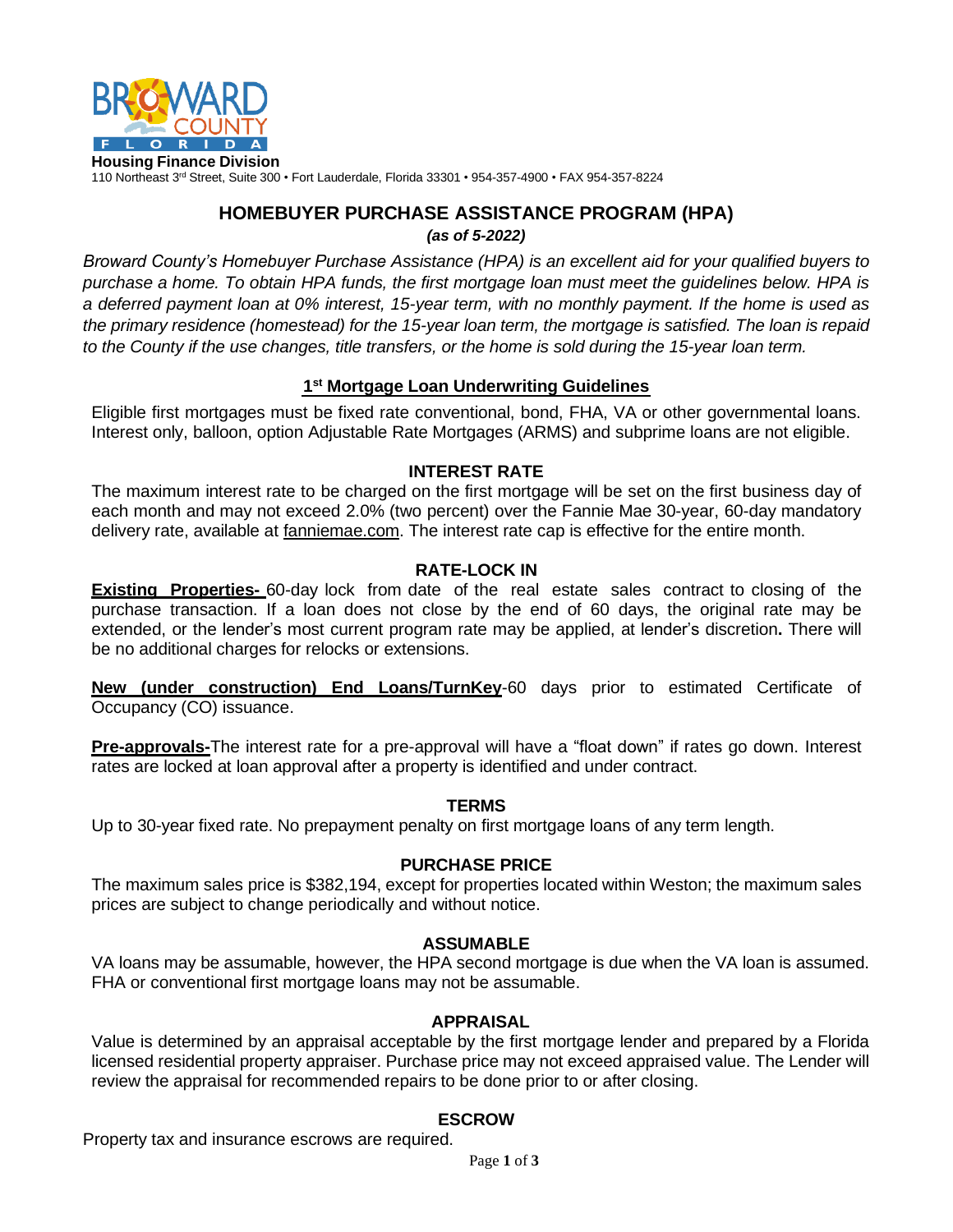# **LOAN TO VALUE (LTV)**

**Purchase** -Not to exceed 97% LTV. LTV of the first mortgage to be no less than 50% of the appraised value; combined LTV not to exceed 105%. MI may not be charged by primary lender on conventional first mortgages of 80% LTV or less. LTV on VA loans may differ.

**Refinance**-of the first mortgage loan allowed, however, the combined LTV cannot exceed 90%. Appraisal required. There is a max \$15,000 cash out for education, home safety repair, medical expenses only-no other cash out allowed. County must stay in a second lien position.

## **QUALIFYING PROPERTIES**

Owner-occupied single-family residences, condominiums, townhomes, which, at time of initial occupancy by the Homebuyers, must meet, at a minimum, Section 8 Housing Quality Standards (HQS), local building codes and Broward County ordinances.

## **APPLICANT QUALIFICATIONS**

Household income not to exceed 80% of Broward County's Area Median Income (AMI), as published annually. Hollywood buyers may have household income up to 120% AMI.

Applicants cannot have owned residential property within the past 3 years as evidenced by prior 3 years signed federal tax returns and/or companion tax return transcripts. An exception is available in the case of a divorce, provided that in addition to the tax returns, the applicant submits a divorce decree/marital settlement statement, and/or executed closing disclosure statement showing the former spouse refinanced the marital property in his/her name or the marital property has been sold.

# **INCOME/DEBT RATIOS**

Homebuyer is to pay at least 25%, but no more than 38% of their gross income for housing expenses. Higher front ratio may be considered if buyer has low/no existing debt. Total debt ratio (including housing costs) may not exceed 45%; FHA back ratio may not exceed 46%.

## **MINIMUM REQUIRED DOWN PAYMENT**

At minimum, 3% non-borrowed funds are required in the transaction (purchase price plus closing costs). A t least 1% of purchase price must come from applicant's own funds, the remaining 2% may come from other non-borrowed source (i.e., lender-, seller- or realtor- incentive, nonprofit housing agency, gift from relative, etc.). Buyer down payment with a VA first mortgage may differ.

## **CLOSING COSTS**

Applicants may pay for closing costs with applicant's own funds, a gift, seller concession, or these purchase assistance funds. Lender may not charge mortgage broker fees, or collect yield spread premium. Total lender closing costs cannot exceed 2% of the first mortgage amount, sufficient to cover the following costs: loan origination fee, document prep fee, underwriting fee, processing fee, closing fee, application fee, settlement fee, and notary fee. Lenders that charge a flat rate that may not conform in the case of low loan amounts must have prior approval by Housing Finance Division.

#### **NON-CITIZENS**

Applicants who are lawful permanent residents (green card holders), or who have been granted political asylum and approved for permanent residence (in process of receiving a green card) are eligible. Additionally, these applicants should have two years employment, two years US residency, and two years of established credit to secure first mortgage loan approval. Applicants with pending political asylum application or Temporary Protected Status are ineligible at this time.

## **PROPERTY INSURANCE**

Broward County (or the funding jurisdiction) is to be named as "Additional Mortgagee" on all